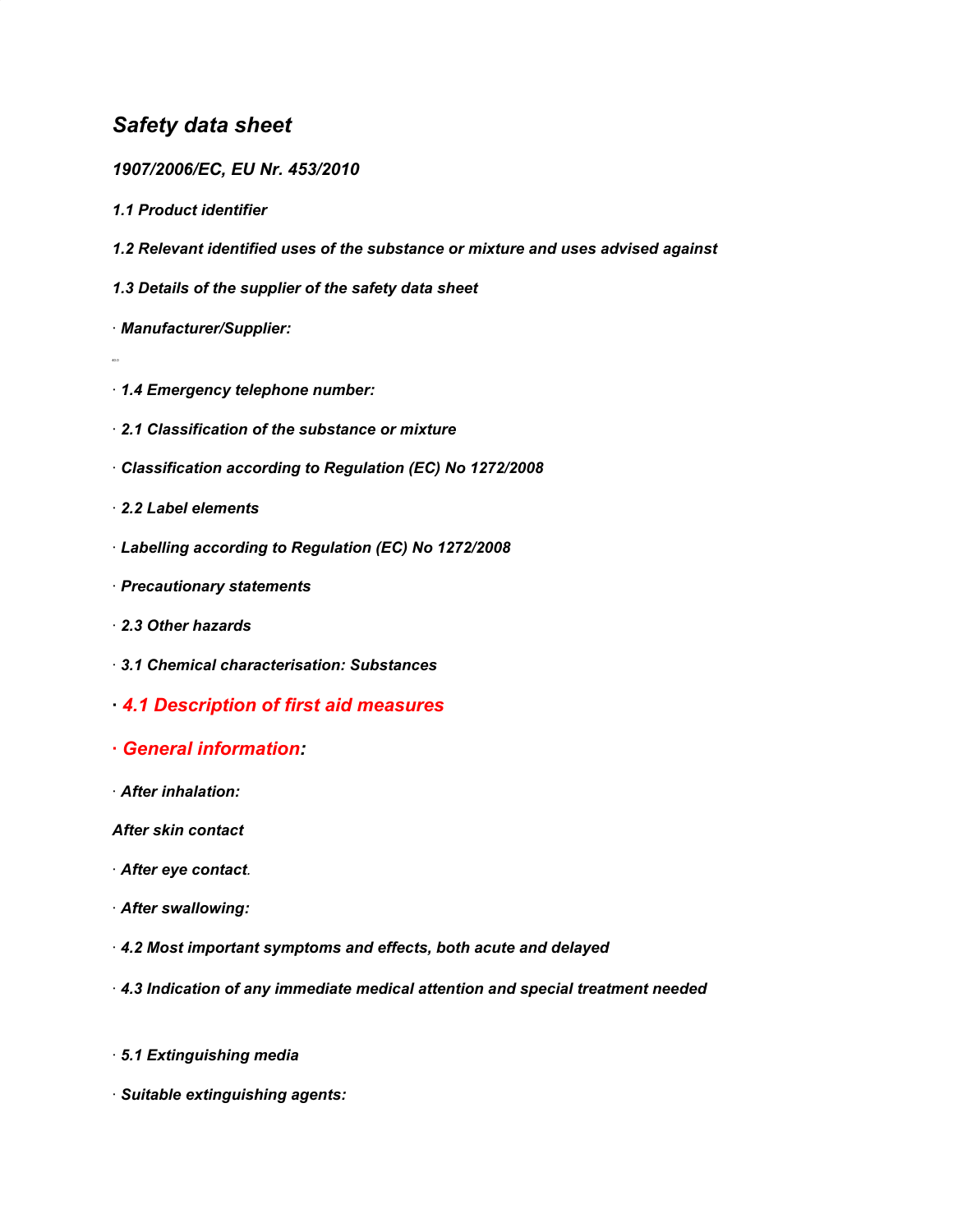*For safety reasons unsuitable extinguishing agents:*

- *· 5.2 Special hazards arising from the substance or mixture*
- *5.3 Advice for firefighters*
- *· Protective equipment:*
- *· Additional information*
- *· 6.1 Personal precautions, protective equipment and emergency procedures*
- *· 6.2 Environmental precautions:*

#### *6.3 Methods and material for containment and cleaning up:*

- $\cdot$  6.4 Reference to other sections
- *· 7.1 Precautions for safe handling*
- *· Information about fire - and explosion protection:*
- *· 7.2 Conditions for safe storage, including any incompatibilities*
- *· Storage:*
- *· Requirements to be met by storerooms and receptacles:*
- *· Information about storage in one common storage facility:.*
- *· Further information about storage conditions:*
- *· 8.1 Control parameters*
- *· Ingredients with limit values that require monitoring at the workplace:*
- *· Additional information: The lists valid during the making were used as basis.*
- *· 8.2 Exposure controls*
- *· Personal protective equipment:*
- *· General protective and hygienic measures:*
- *· Respiratory protection:*
- *· Protection of hands:*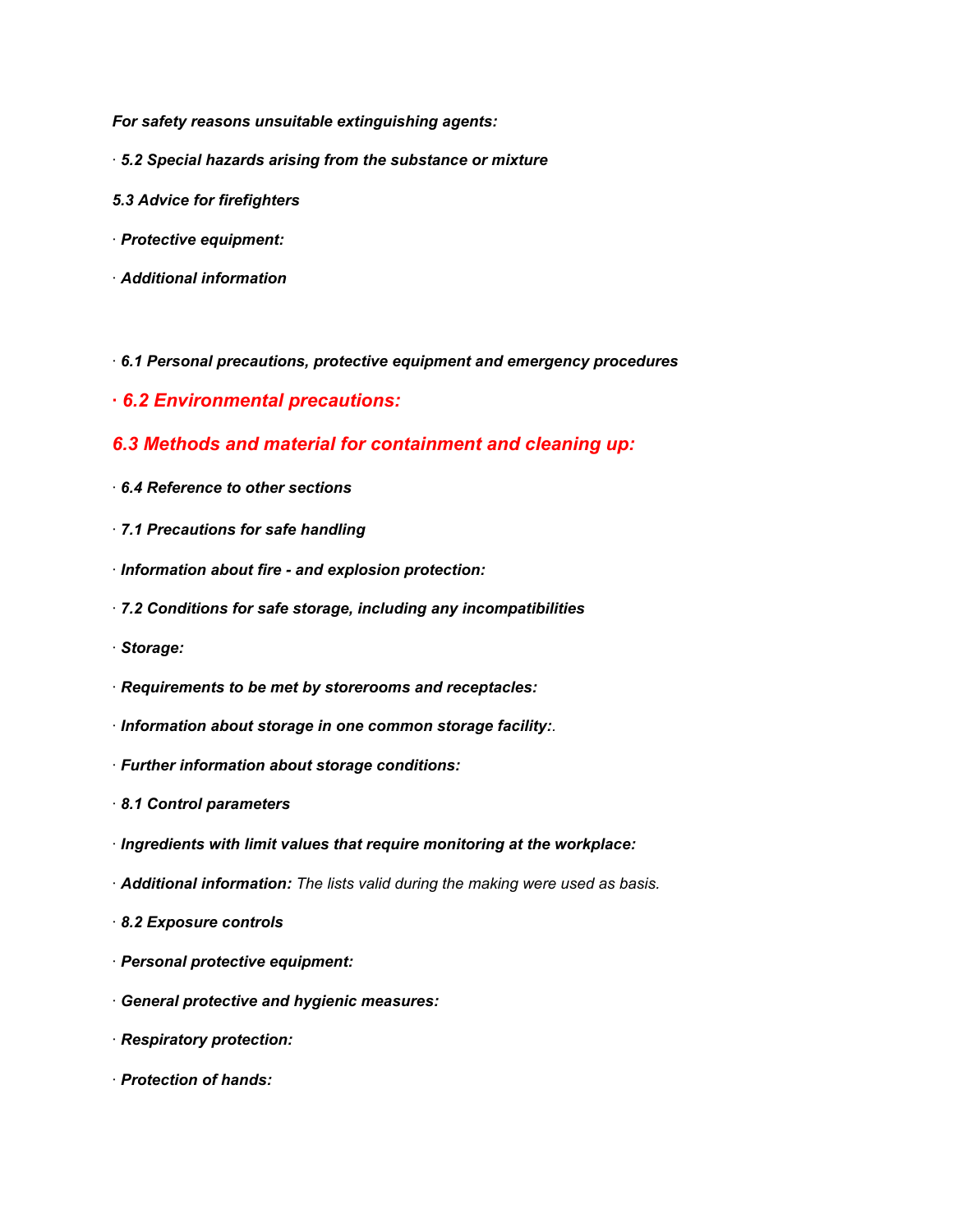*Material of gloves*

*Penetration time of glove material*

*Eye protection:*

- **Body** protection:
- *· 9.1 Information on basic physical and chemical properties*
- *· General Information*
- *· Appearance:*

*Form:*

## *Safety data sheet*

- **·** 9.2 Other information
- *· 10.1 Reactivity*
- *· 10.2 Chemical stability*
- *· Thermal decomposition / conditions to be avoided:*
- *10.3 Possibility of hazardous reactions .*
- *· 10.4 Conditions to avoid*
- *· 10.5 Incompatible materials*
- *·* **10.6 Hazardous decomposition products:**
- *· 11.1 Information on toxicological effects*
- *· Acute toxicity:*
- *· LD/LC50 values relevant for classification:*
- *12.1 Toxicity*
- *· Aquatic toxicity:*
- *12.2 Persistence and degradability.*
- *· Other information:.*
- *· 12.3 Bioaccumulative potential·*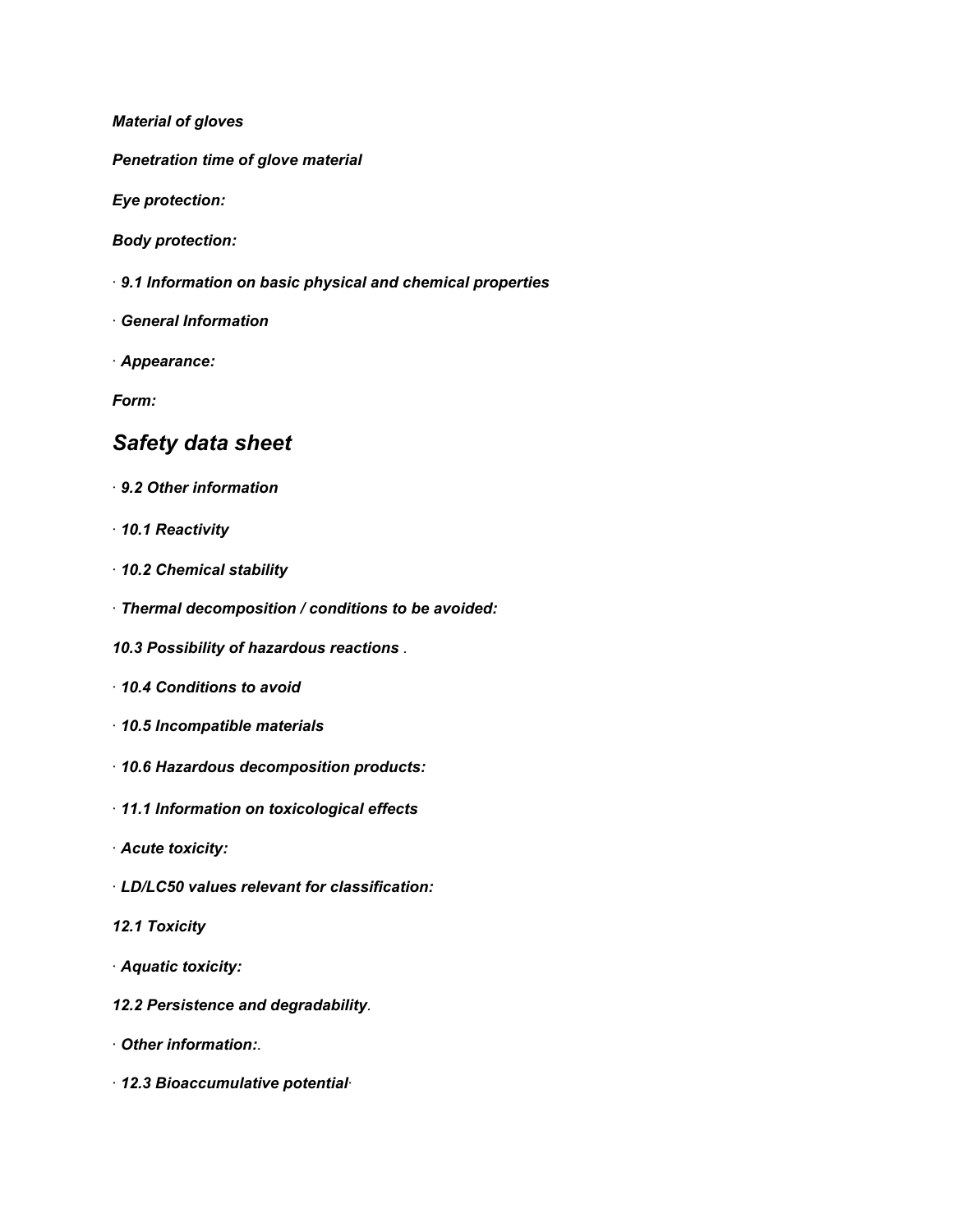*12.4 Mobility in soil*

- *· Additional ecological information:*
- *· General notes:*
- *· 12.5 Results of PBT and vPvB assessment*
- *<i>\** 12.6 Other adverse effects
- *· 13.1 Waste treatment methods*
- *· Recommendation*
- *· Uncleaned packaging:*
- *· Recommendation: ation*
- *· 14.1 UN-Number*
- *14.2 UN proper shipping name*
- *14.3 Transport hazard class(es)*
- *14.4 Packing group*

## *14.5 Environmental hazards:*

- *· Marine pollutant:*
- *14.6 Special precautions for user Warning:*
- *· Danger code*
- *· EMS Number*
- *14.7 Transport in bulk according to Annex II of*
- *MARPOL73/78 and the IBC Code.*
- *· Transport/Additional information:*
- *· ADR*
- *· Limited quantities (LQ) 1L*
- *· Excepted quantities (EQ) Code:*

*Maximum net quantity per inner packaging: 30 ml*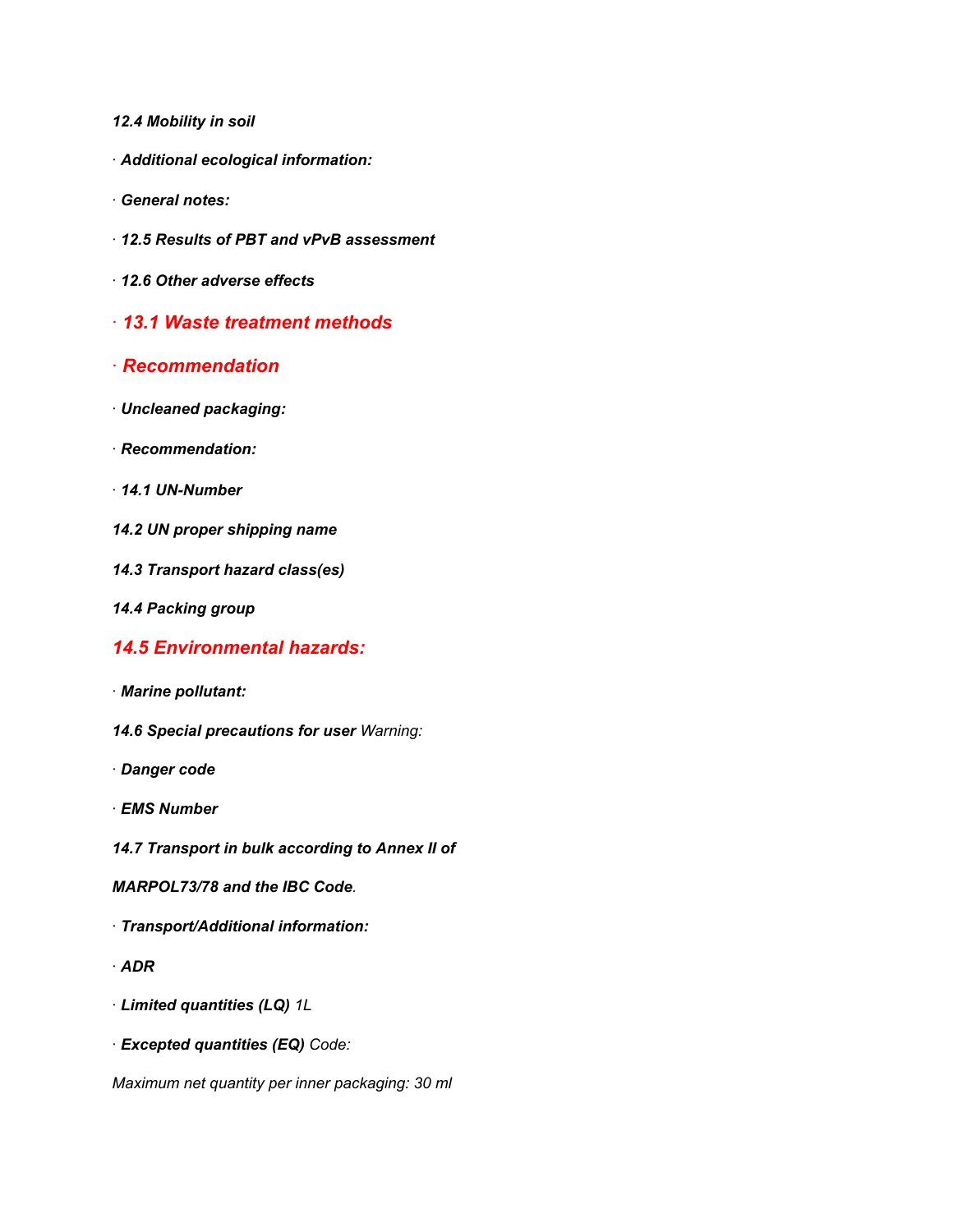*Maximum net quantity per outer packaging: 500 ml*

- *· Transport category 2*
- *· Tunnel restriction code D/E*
- *· IMDG*
- *· Limited quantities (LQ) 1L*
- *· Excepted quantities (EQ) Code: E2*

*Maximum net quantity per inner packaging: 30 ml*

*Maximum net quantity per outer packaging: 500 ml*

*· UN "Model Regulation": UN1193, ETHYL METHYL KETONE (METHYL ETHYL*

*KETONE), 3, II*

*· 15.1 Safety, health and environmental regulations/legislation specific for the substance or mixture*

*· Labelling according to Regulation (EC) No 1272/2008 GHS label elements*

*· National regulations:*

*· Technical instructions (air):*

*Class Share*

40.0

*· Waterhazard class: Water hazard class 1 (Assessment by list): slightly hazardous for water.*

*· 15.2 Chemical safety assessment: A Chemical Safety Assessment has not been carried out.*

" The information provided in these documents is based on our present state of knowledge of the product *and is*

given in good faith and to the best of our experience. However, it should not be construed as a technical

*specification or as guaranteering specific properties. In no event we will be responsible for damages or effects of*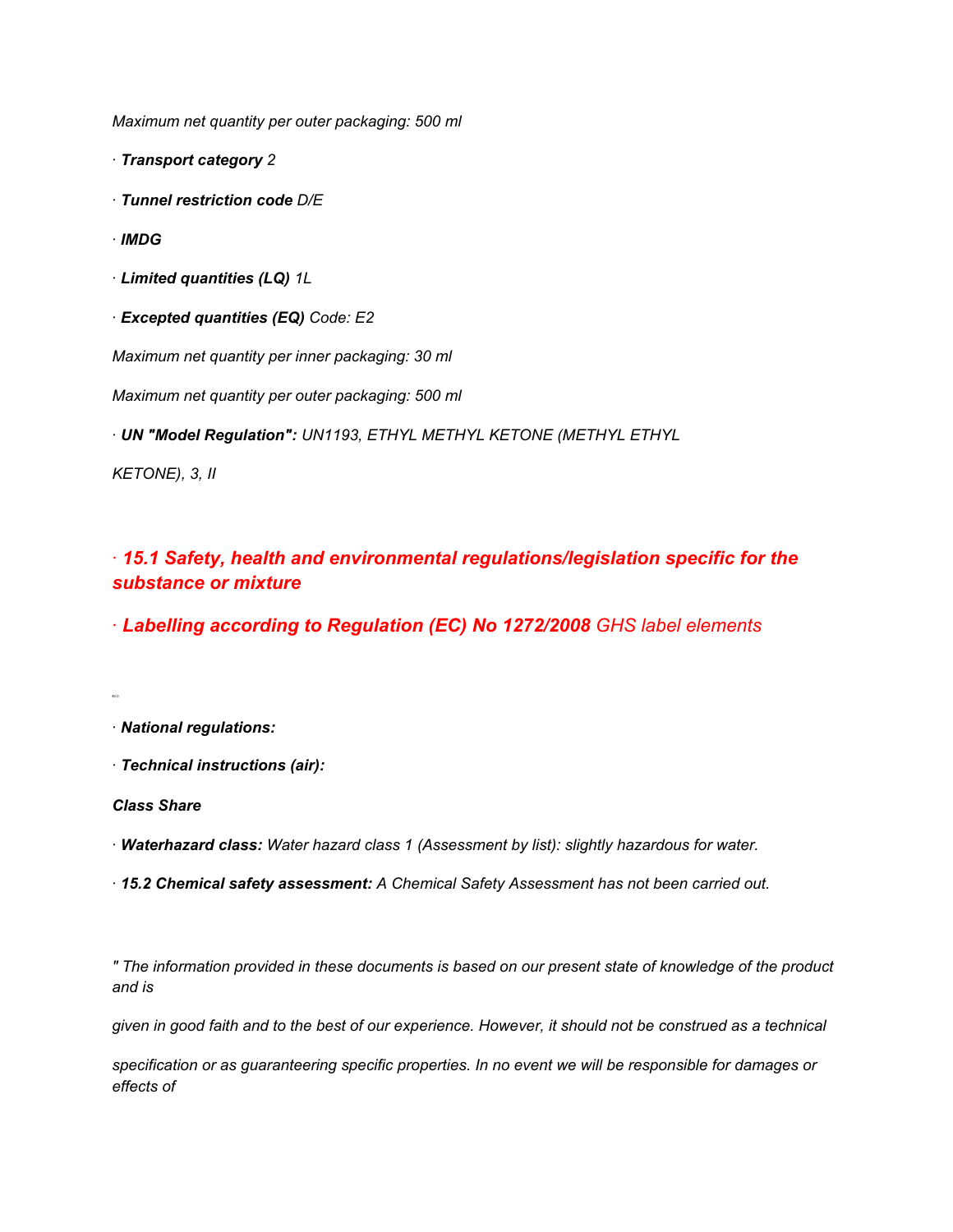any nature whatsoever, either express or implied, resulting from the use of this information. It is the own

*responsibility of the consignee and the user of the product to comply with all prevailing and applicable laws,*

*regulations and directives. They should also make their own determination as to the suitability of the product for a*

*particular use or application."*

*· Emergency Numbers*

*European Emergency Number: 112*

*AUSTRIA +43 1 40 400 2222*

*BELGIUM/LUXEMBOURG +32 70 245 245*

*BULGARIA +359 2 9154 409*

*CZECH REPUBLIC +42 2 2491 9293 or +42 2 2491 5402*

*DENMARK +45 82 12 12 12*

*ESTONIA 16662 (24/5 9h00 monday till 9h00 Saturday)*

*FINLAND +358 9 471 977*

*FRANCE +33 1 40 05 48 48*

*GERMANY +49 30 450 653565*

*GREECE +30 10 779 3777*

*HUNGARY +36 80 20 11 99*

*IRELAND +353 1 8379964*

*ITALY +39 06 305 4343*

*LATVIA +371 704 2468*

*LITHUANIA +370 2 36 20 52 or +370 2 36 20 92*

*MALTA (+356) 21 247 860 or (+356) 21 241 251*

*NORWAY 22 59 13 00*

*NETHERLANDS +31 30 274 88 88*

*POLAND +48 22 619 66 54 or +48 22 619 08 97*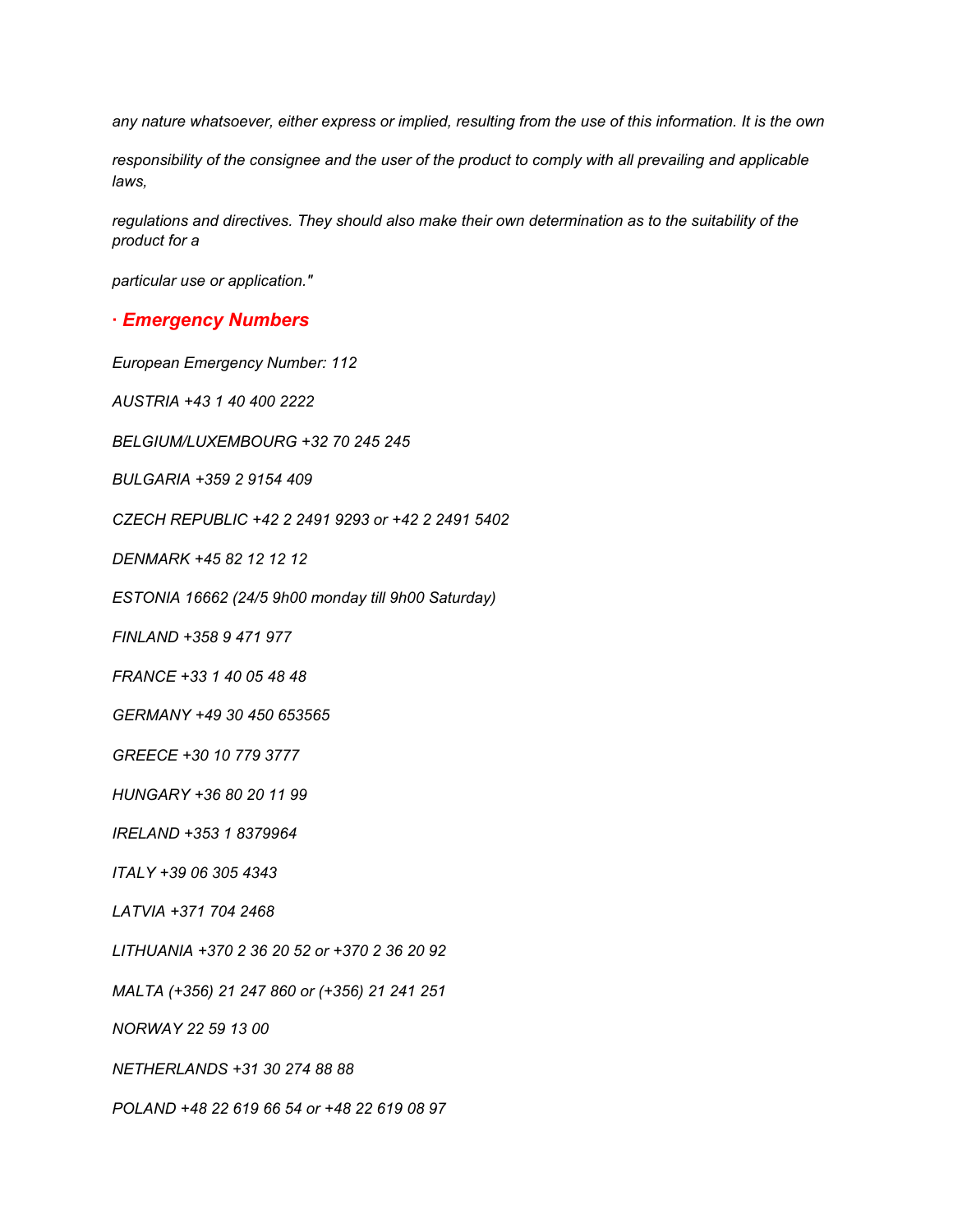*PORTUGAL 808 250 143 or +351 21 330 3284*

*ROMANIA +40 21 230 8000*

*SLOVAKIA +421 2 54 77 4 166*

*SLOVENIA +386 41 650 500*

*SPAIN +34 937 192 561 (08:00-13:00 y 15:00-17:00 / viernes 08:00-15:00)*

*SWEDEN +46 8 33 12 31*

*UNITED KINGDOM 0870 243 2241 or +44 (0)20 7771 5310*

(Contd. on page 11)

GB

*Page 11/11*

40.0

#### *· Abbreviations and acronyms:*

RID: Règlement international concernant le transport des marchandises dangereuses par chemin de fer (Regulations Concerning *the*

*International Transport of Dangerous Goods by Rail)*

*ICAO: International Civil Aviation Organisation*

*ADR: Accord européen sur le transport des marchandises dangereuses par Route (European Agreement concerning the International*

*Carriage of Dangerous Goods by Road)*

*IMDG: International Maritime Code for Dangerous Goods*

*IATA: International Air Transport Association*

*GHS: Globally Harmonised System of Classification and Labelling of Chemicals*

*EINECS: European Inventory of Existing Commercial Chemical Substances*

*CAS: Chemical Abstracts Service (division of the American Chemical Society)*

*DNEL: Derived No-Effect Level (REACH)*

*PNEC: Predicted No-Effect Concentration (REACH)*

*LC50: Lethal concentration, 50 percent*

*LD50: Lethal dose, 50 percent*

*PBT: Persistent, Bioaccumulative and Toxic*